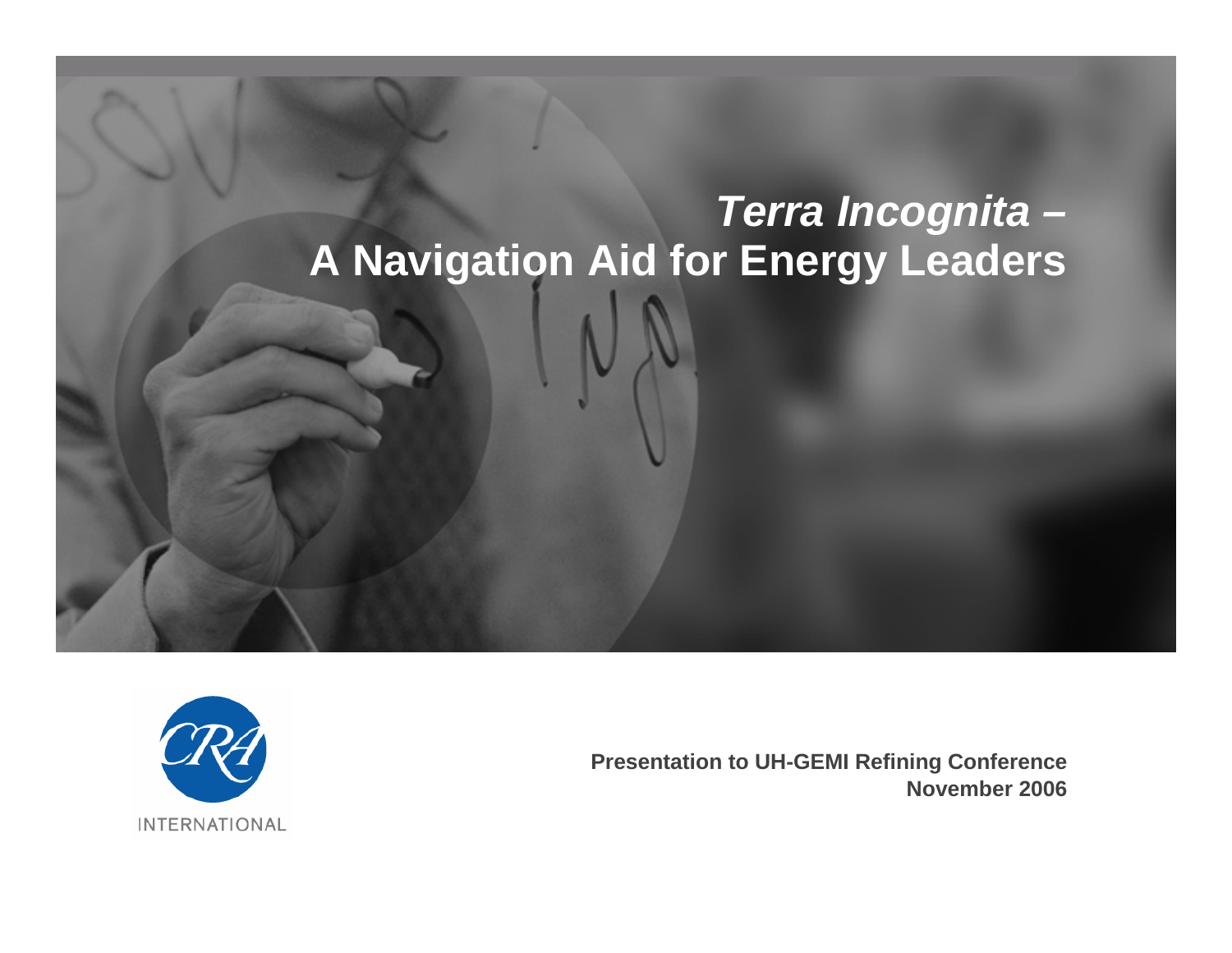#### **Terra Incognita – A Navigation Aid for Energy Leaders**

- **1. Global energy complex is entering its third phase change**
- **2. Demand trends are not sustainable - China and India rise to materiality changes everything**
- **3. IOCs want to produce but have limited access; NOCs have access but want to conserve their resource**
- **4. Society's ascent of the Maslow hierarchy increases expectations of energy companies – security and climate must be addressed**
- **5. Previous shareholder value propositions are unpersuasive**
	- •But IOC capex has barely increased from depressed 1990s levels
- **6. Old strategies are threatened**
- **7. The industry must reframe its purpose and boundaries**
- **8. New business models will emerge and old ones will be discarded**
- **9. This will require new strategies, execution and leadership** 
	- •And this will affect deeply the Gulf Coast Refining business
- **10. The "phase change" demands a different approach to strategy development**

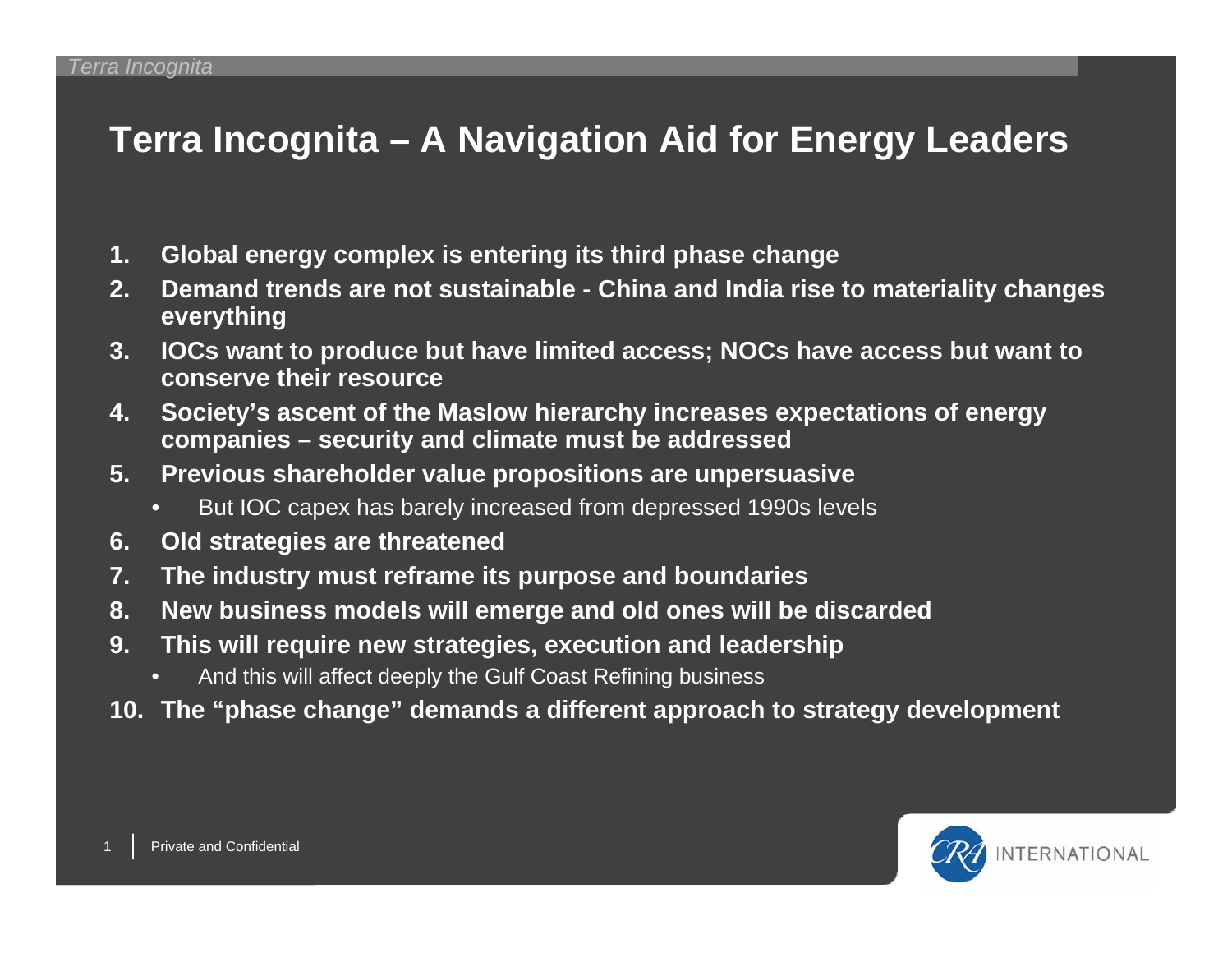#### **Global energy complex is entering its third phase change**



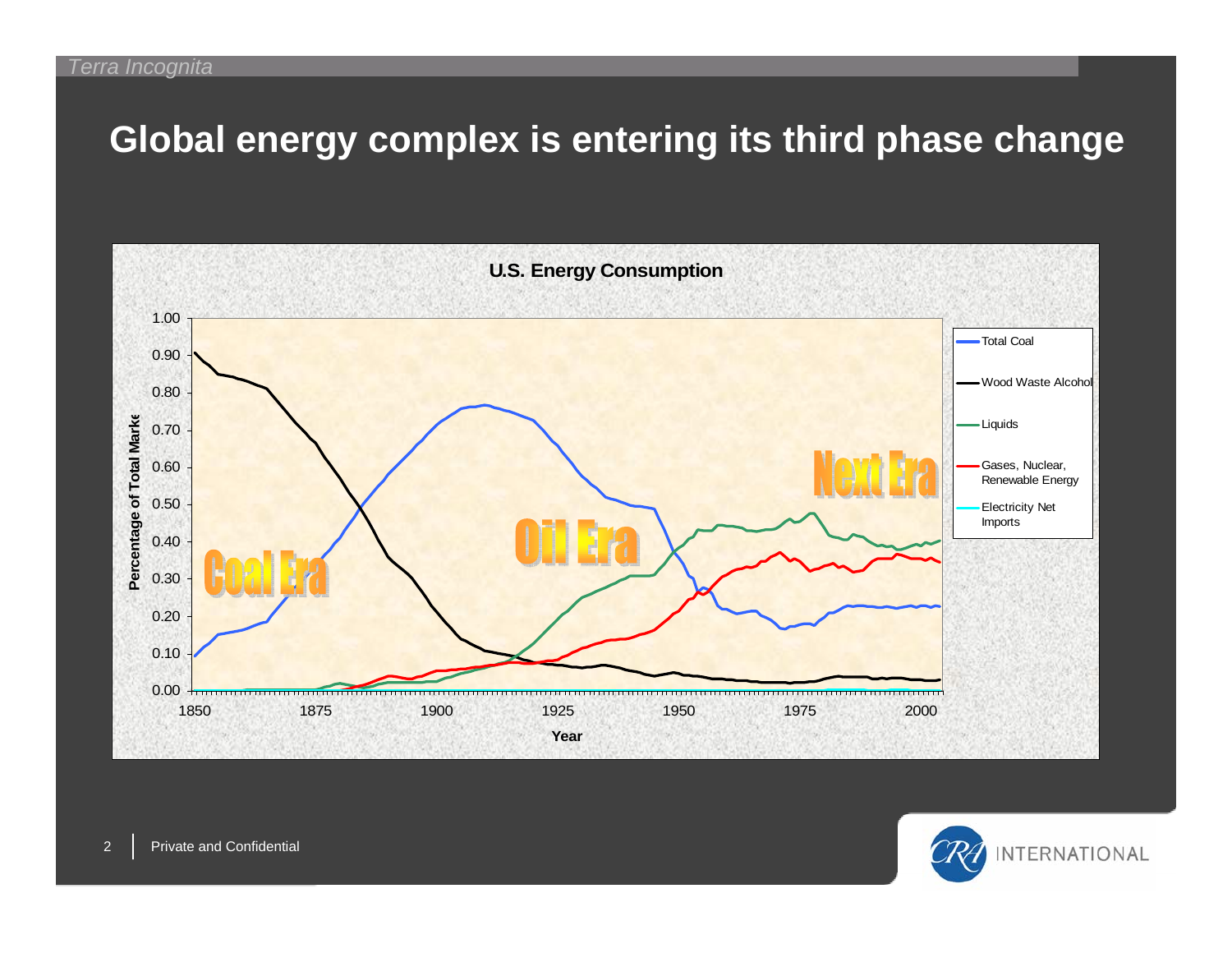#### **The conventional investment cycle may be overridden by the phase change**



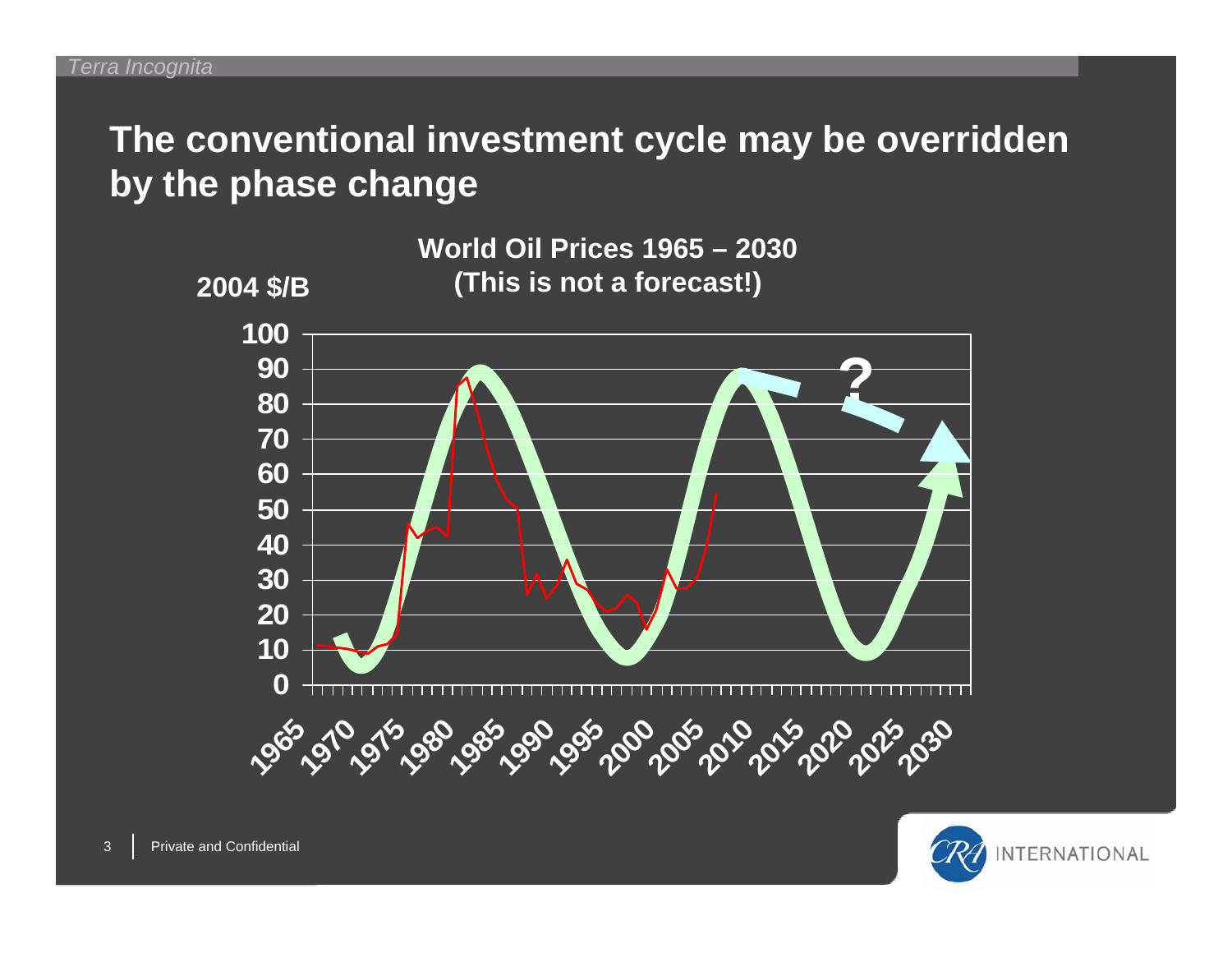#### **China and India rise to materiality changes everything**





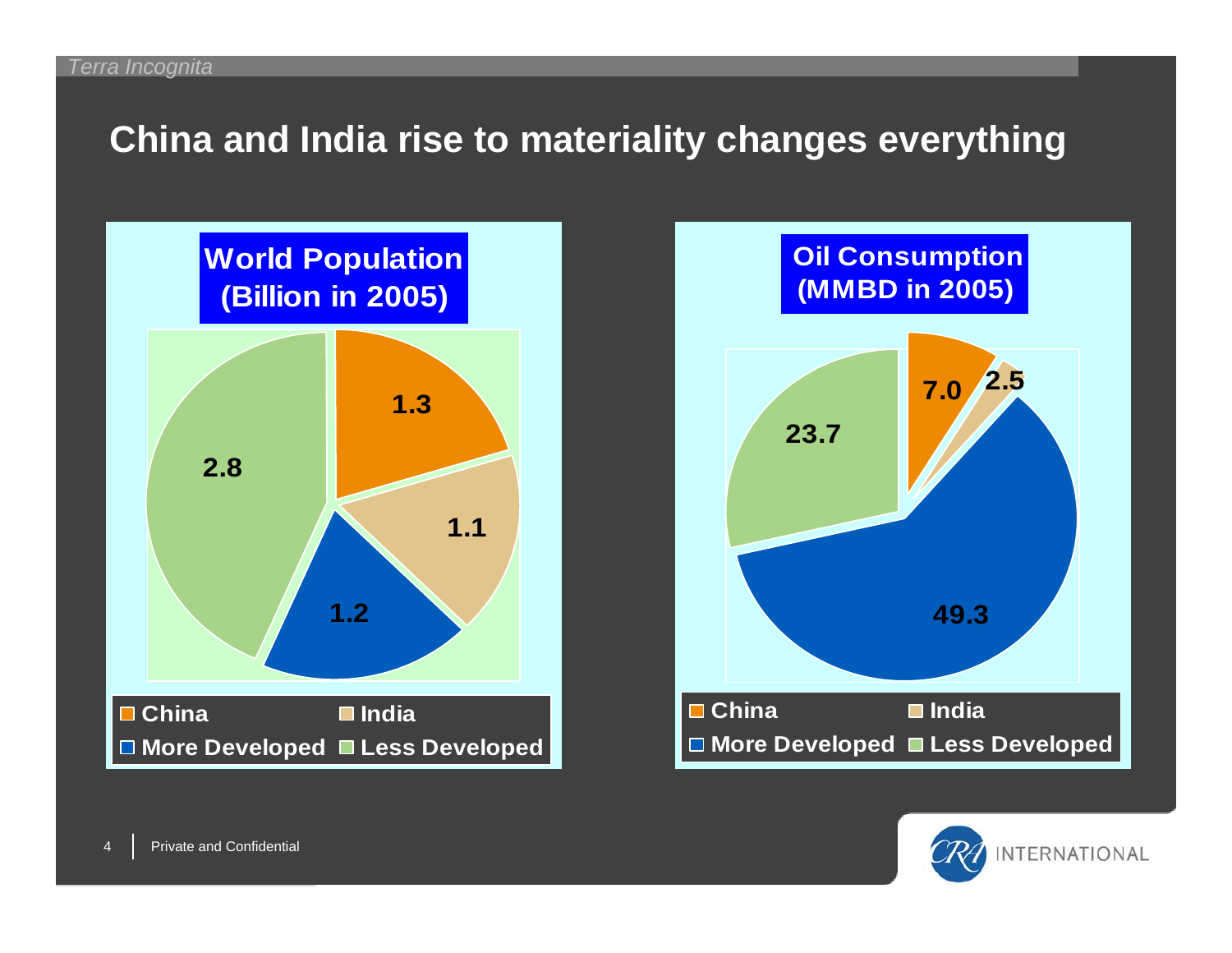# **IOCs want to produce but have limited access; NOCs have access but want to conserve their resource**



**Top 50 Share of Global Total = 79% Top 50 Share of Global Total = 84%**

**Liquids Reserves**



Source: PIW's Top 50: How the Firms Stack Up (www.energyintel.com)



5 | Private and Confidential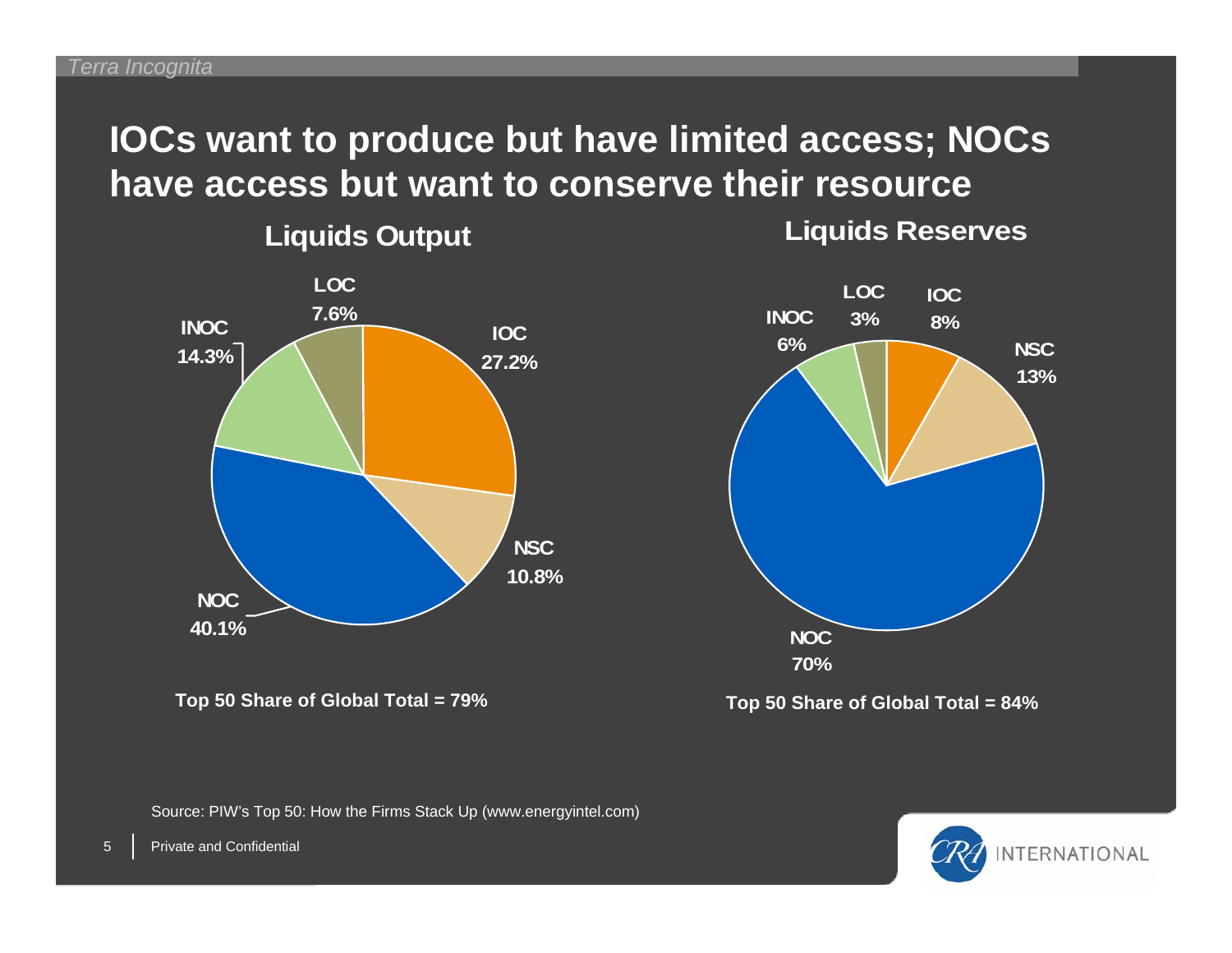#### *Terra Incognita*

# **Society requires attention to two big externalities CO2 Emissions - North America**



**Global Hydrocarbon Reserves**

- **61% oil reserves in Middle East**
- **67% natural gas reserves in Middle East and Russia**
- **50% of coal reserves in North America, China and India**

**MMTCoal Oil Nat GasMMTCO2 Emissions - China**



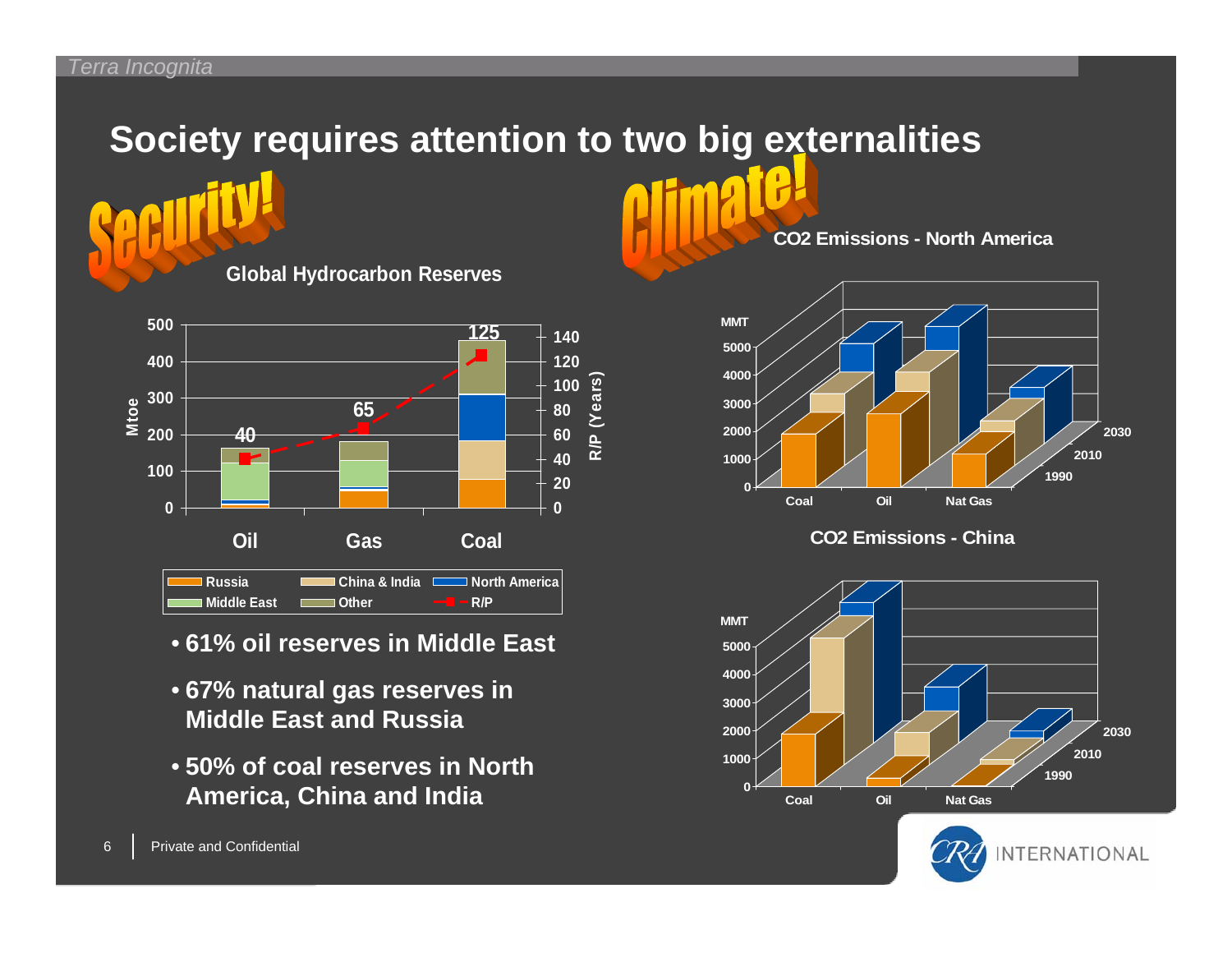#### **Old strategies are threatened**

**IOCs have lost competitive position to INOCs and NOCs for mature conventional resources in traditional places**



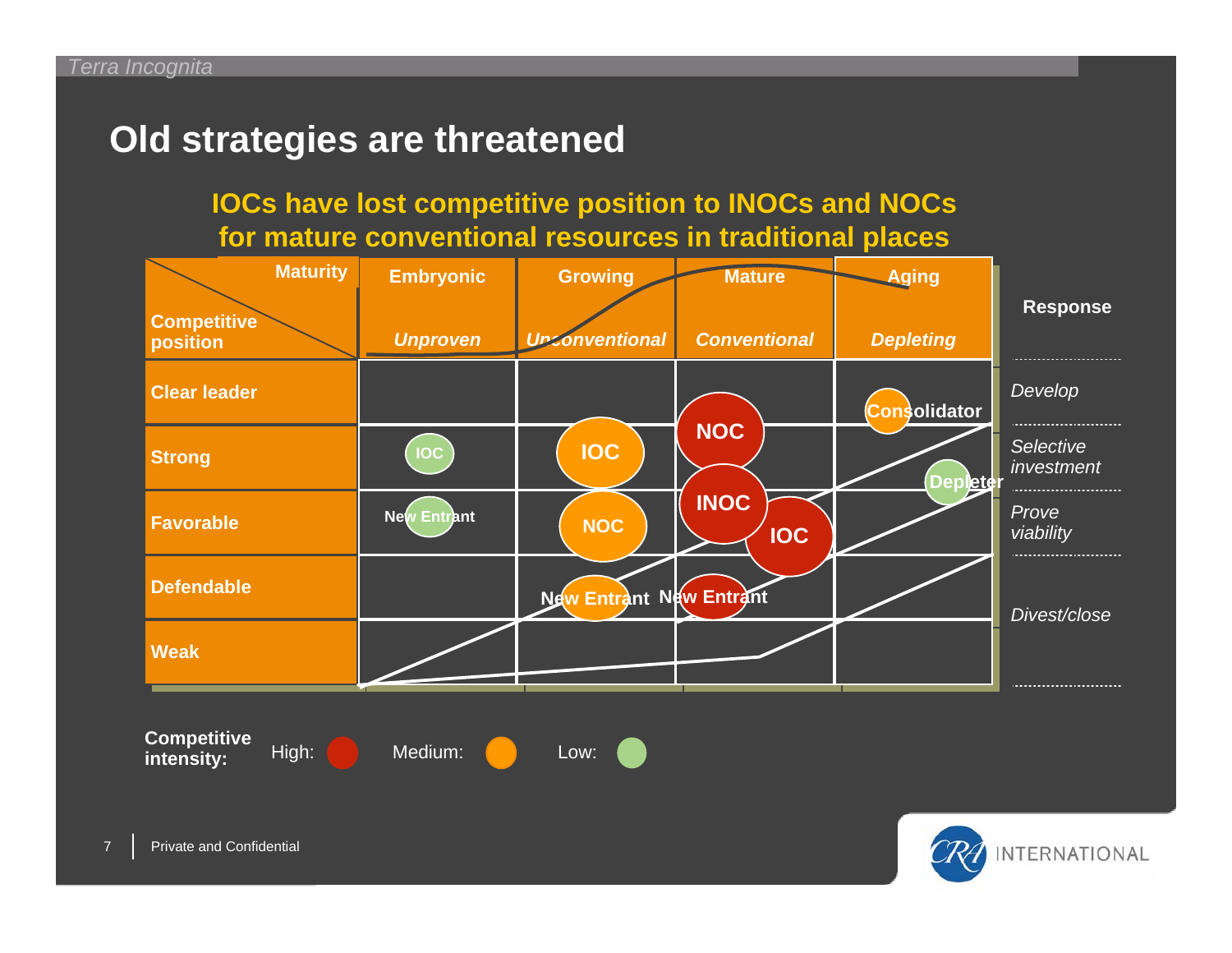#### **Prior shareholder value propositions are unpersuasive**



**returns**

#### **99-05 Production vs TSR**



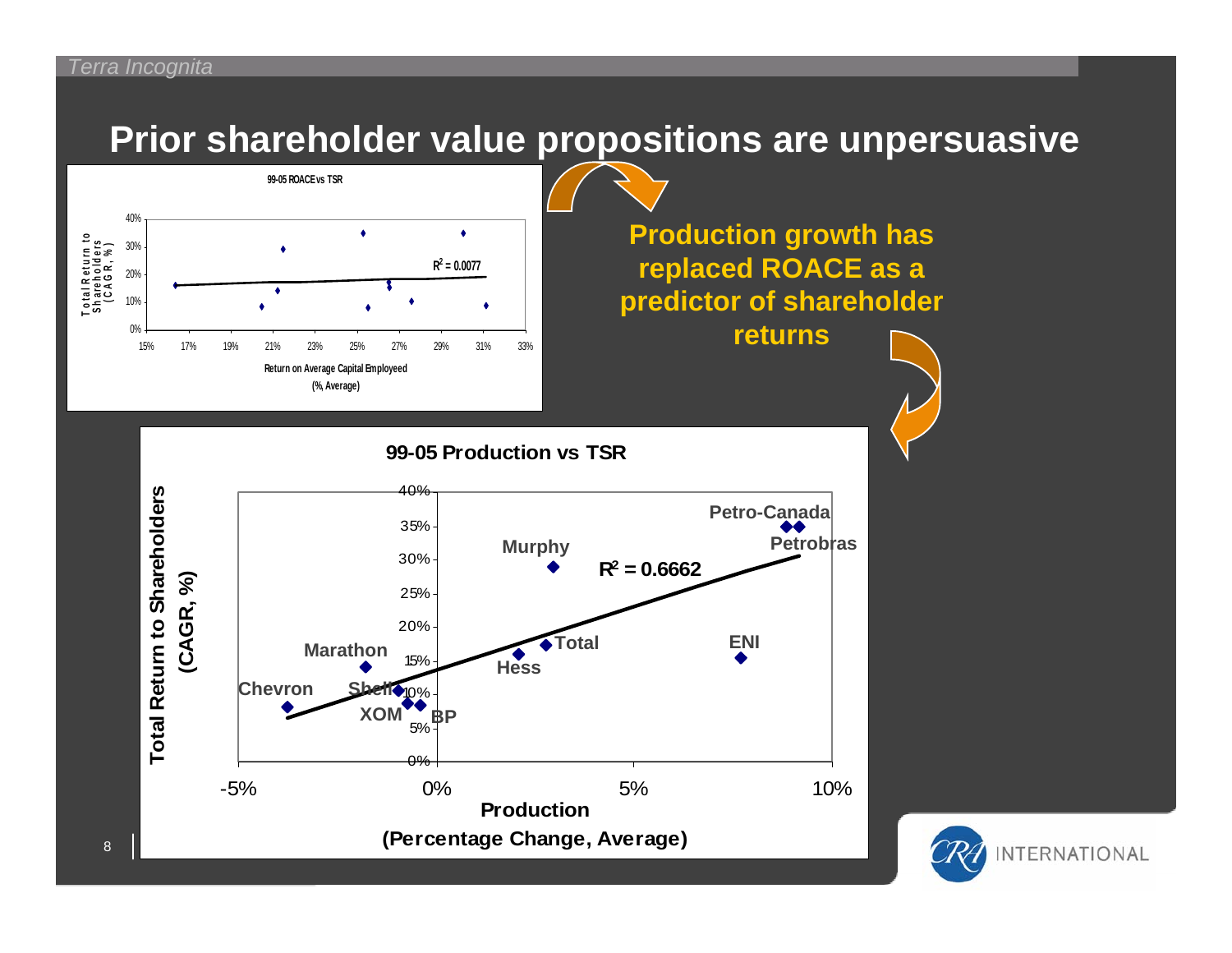## **IOC Capex has barely moved from depressed 1990s levels**



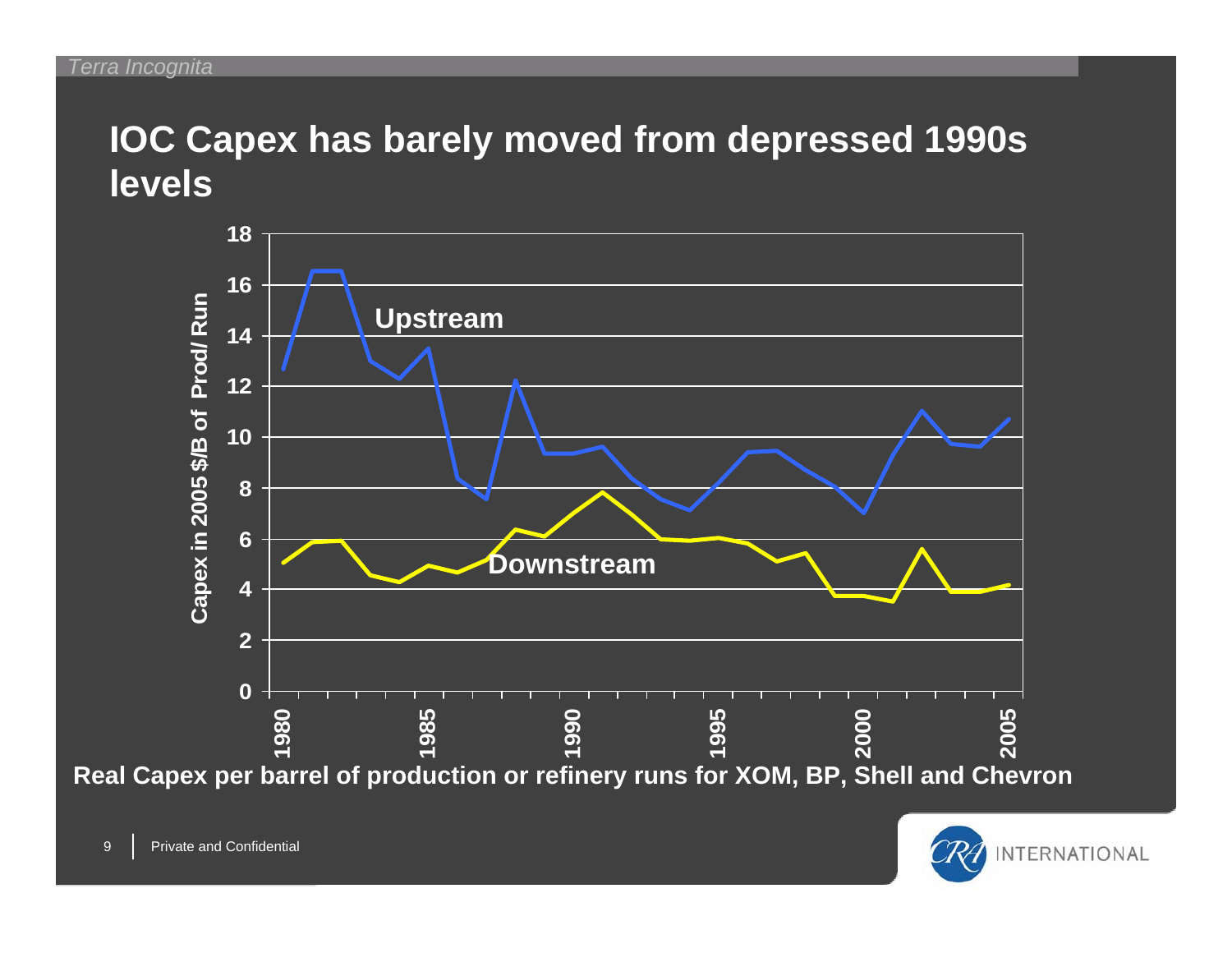# **"If a problem cannot be solved, enlarge it."**

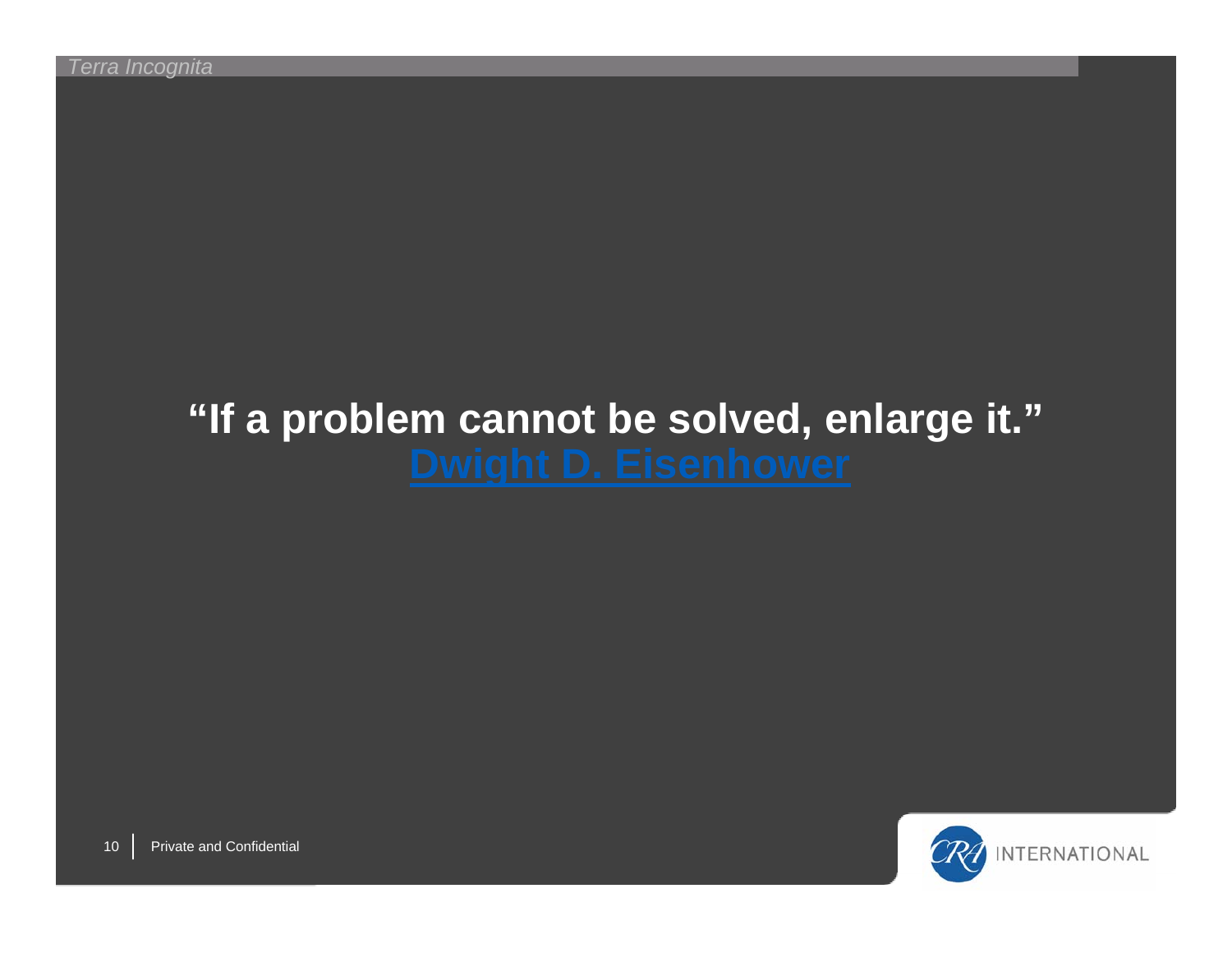#### **The industry must reframe its purpose and boundaries…**

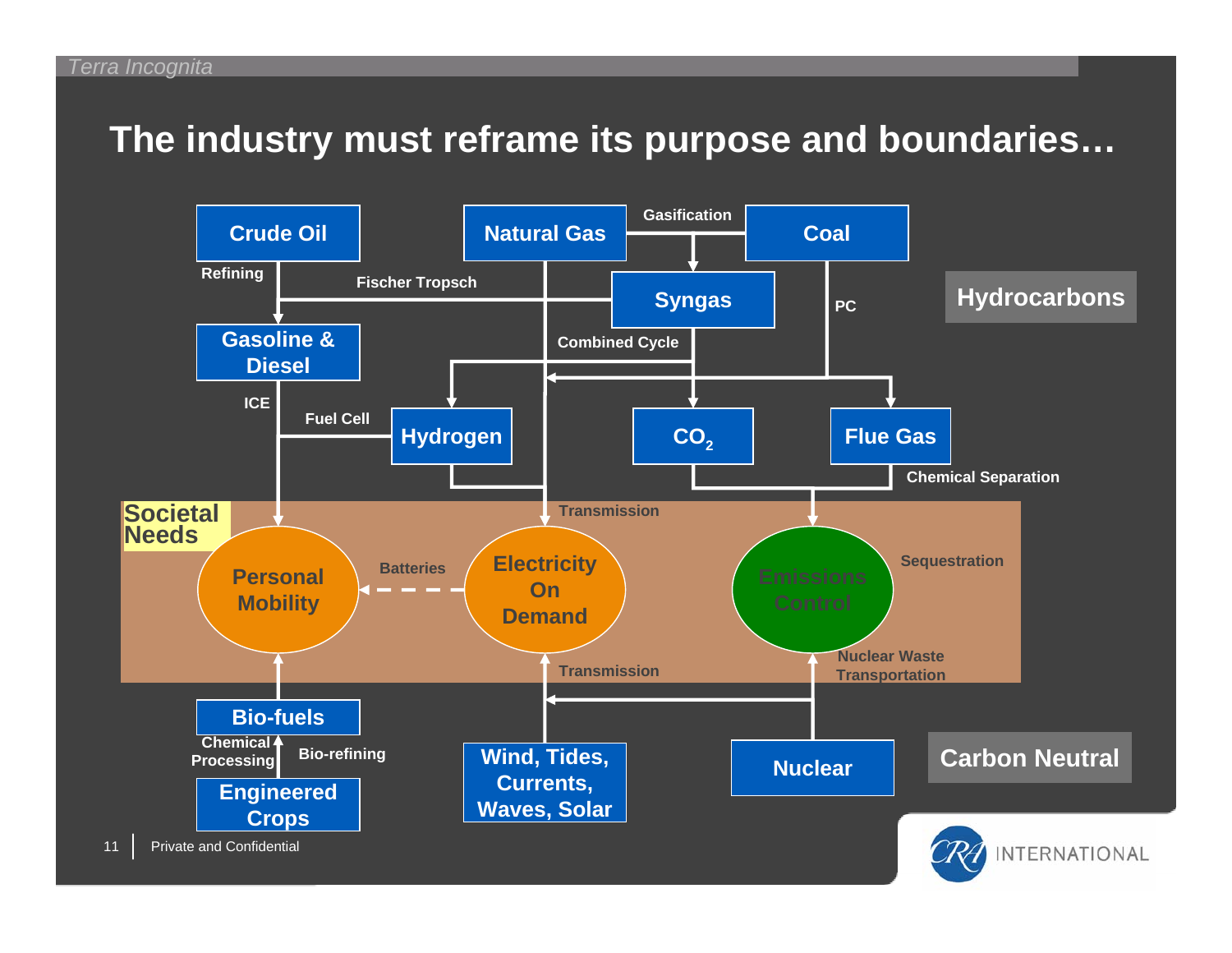#### **The new map opens up new business model possibilities**

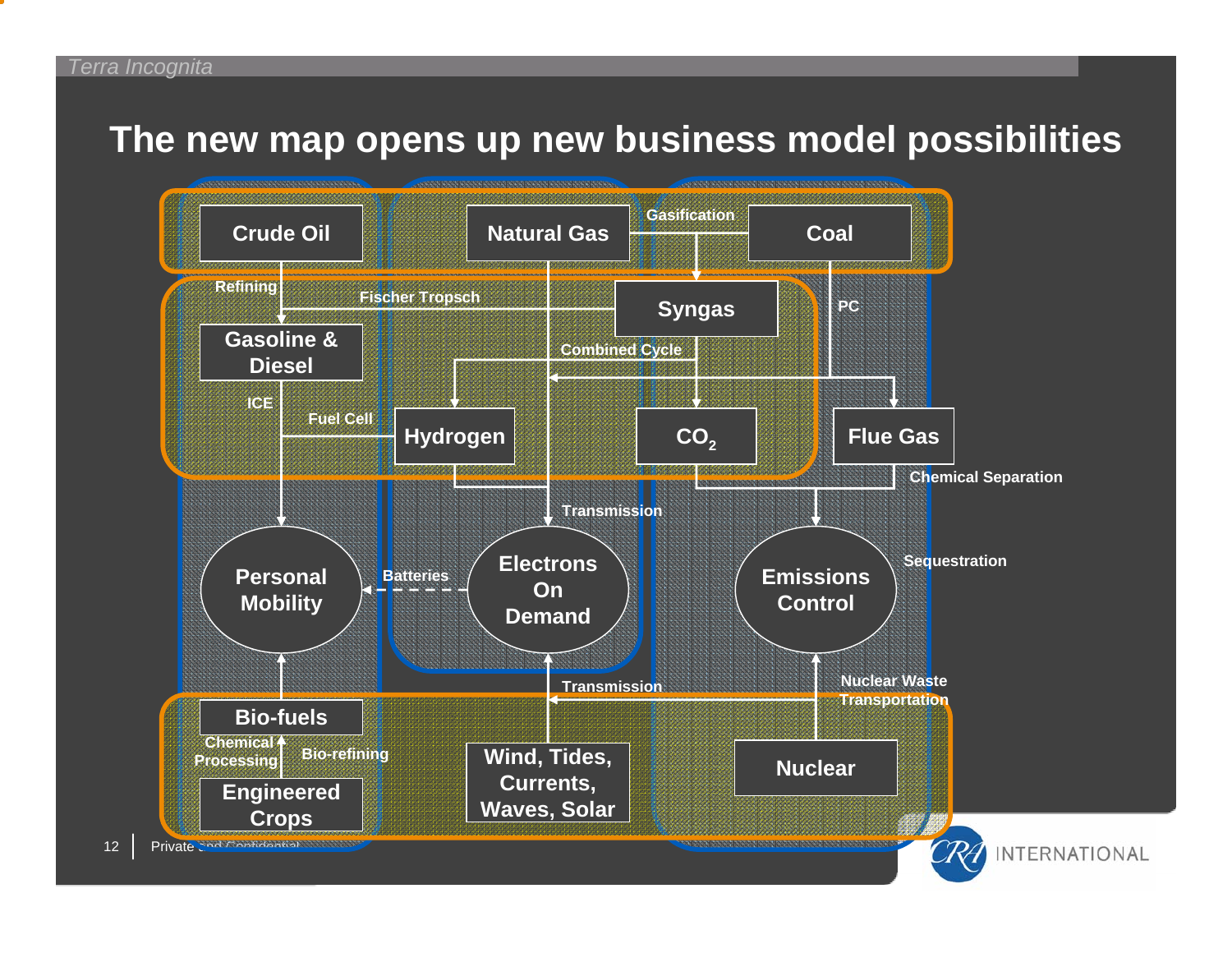#### **The refinery of the future will be more flexible to achieve lowest variable costs**

**The New Refinery Extends its Product Markets into Chemicals and Power**

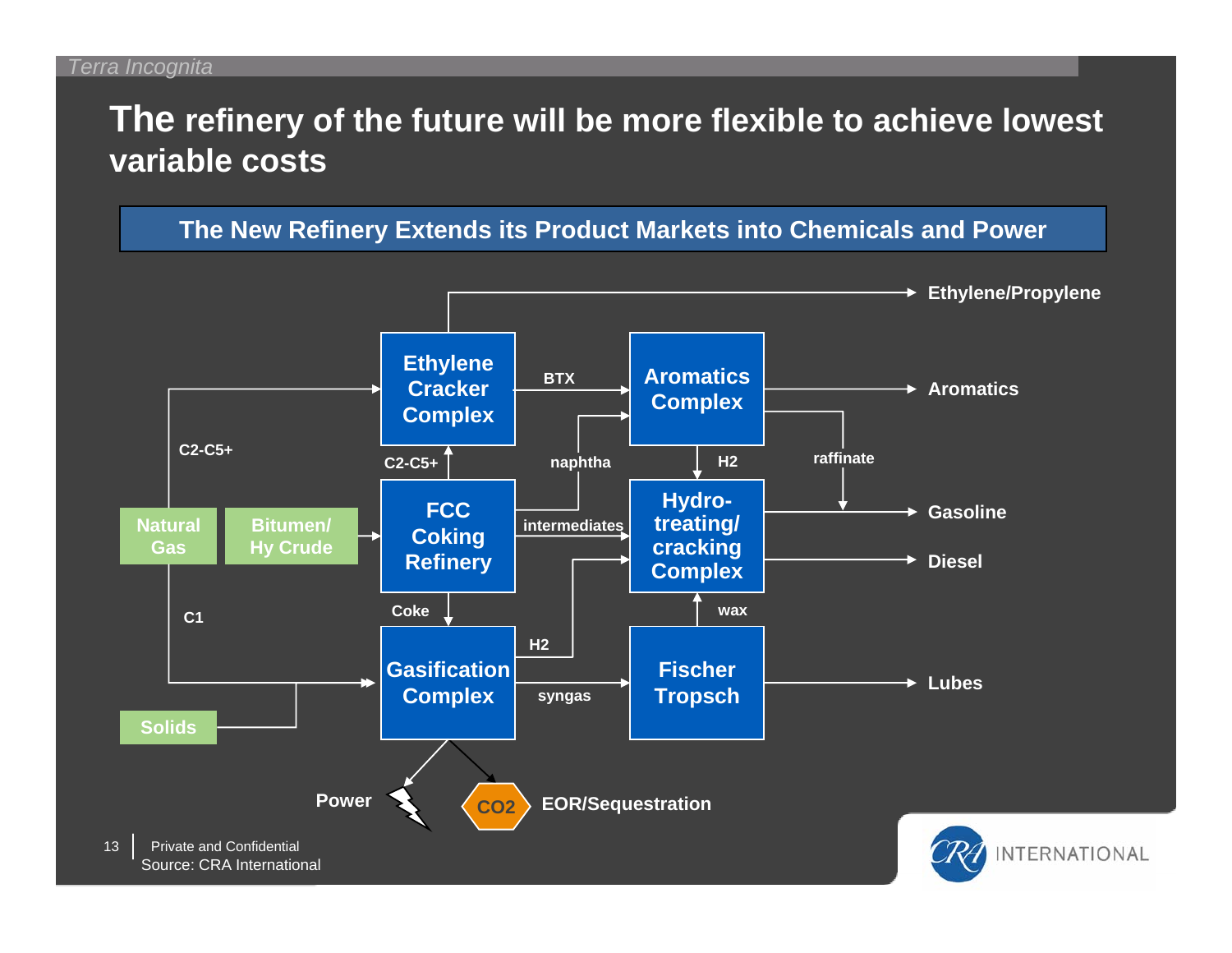# **Global refining must be retooled to accommodate oil sands and convert more resid to transportation fuels**



**Projected Canadian Bitumen Production**

**The JV between ConocoPhillips and EnCana is the first announced to integrate previously un-integrated players**



**Residual Fuel Oil Consumption**

**High oil prices will cause residual fuel oil demand destruction**

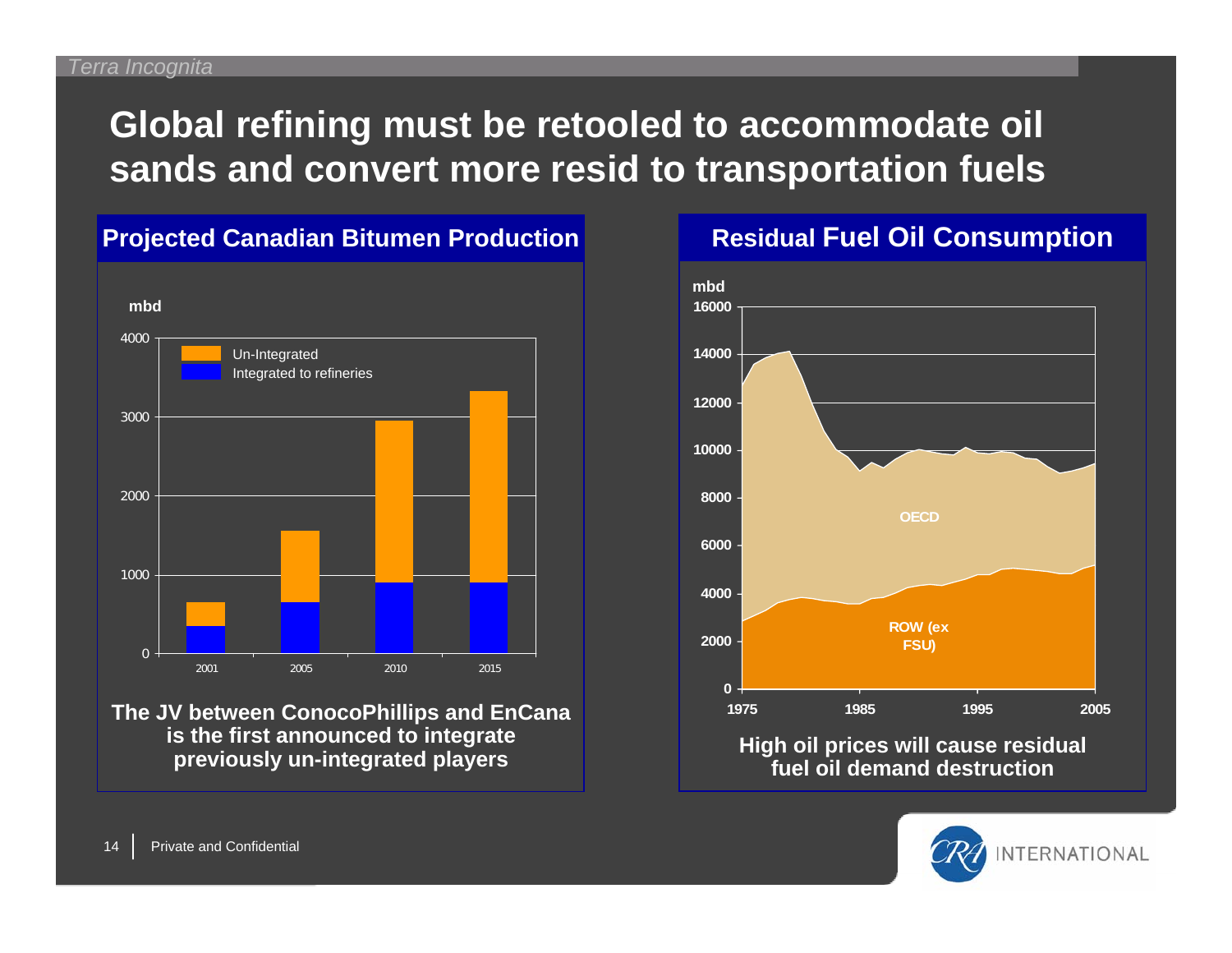#### **Distributed manufacturing will challenge commodity refiners**

**Synbit**



#### **Major Uncertainties**

- **Crude oil price**
- **Natural gas price**
- **Light-heavy spreads**
- **Refinery investment cycle**
- **Vehicle efficiency**
- **Public transportation**

**--------------------------------------**

- **Plug-in hybrids**
- **Ethanol subsidies**
- **Cellulosic ethanol**
- **Greenhouse gas limits**
- **FT/ CTL learning curve**
- **Sequestration costs**
- **Product flows/ blending**

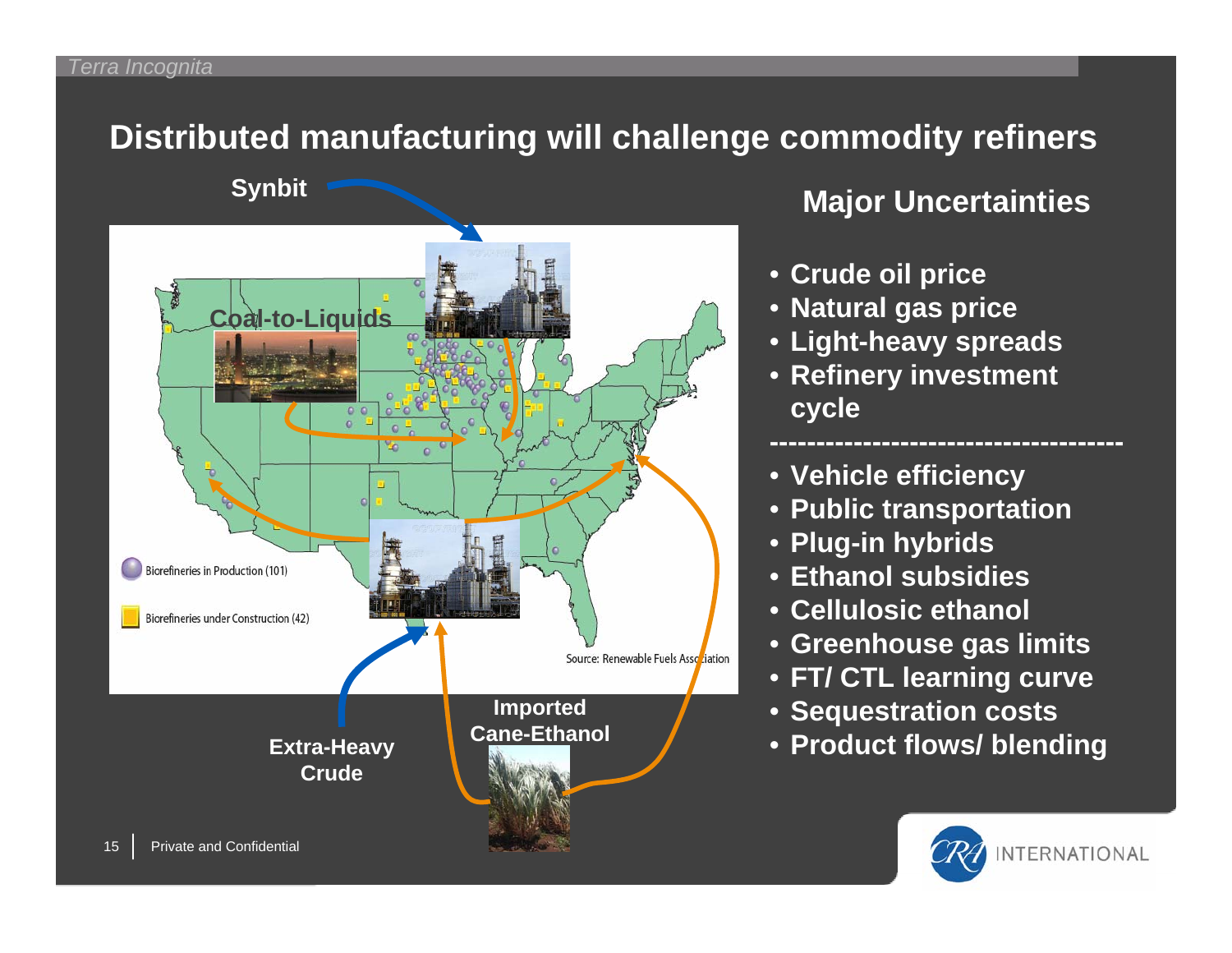#### *Terra Incognita*

#### **Organization Design will need to balance functional excellence with integration benefits**



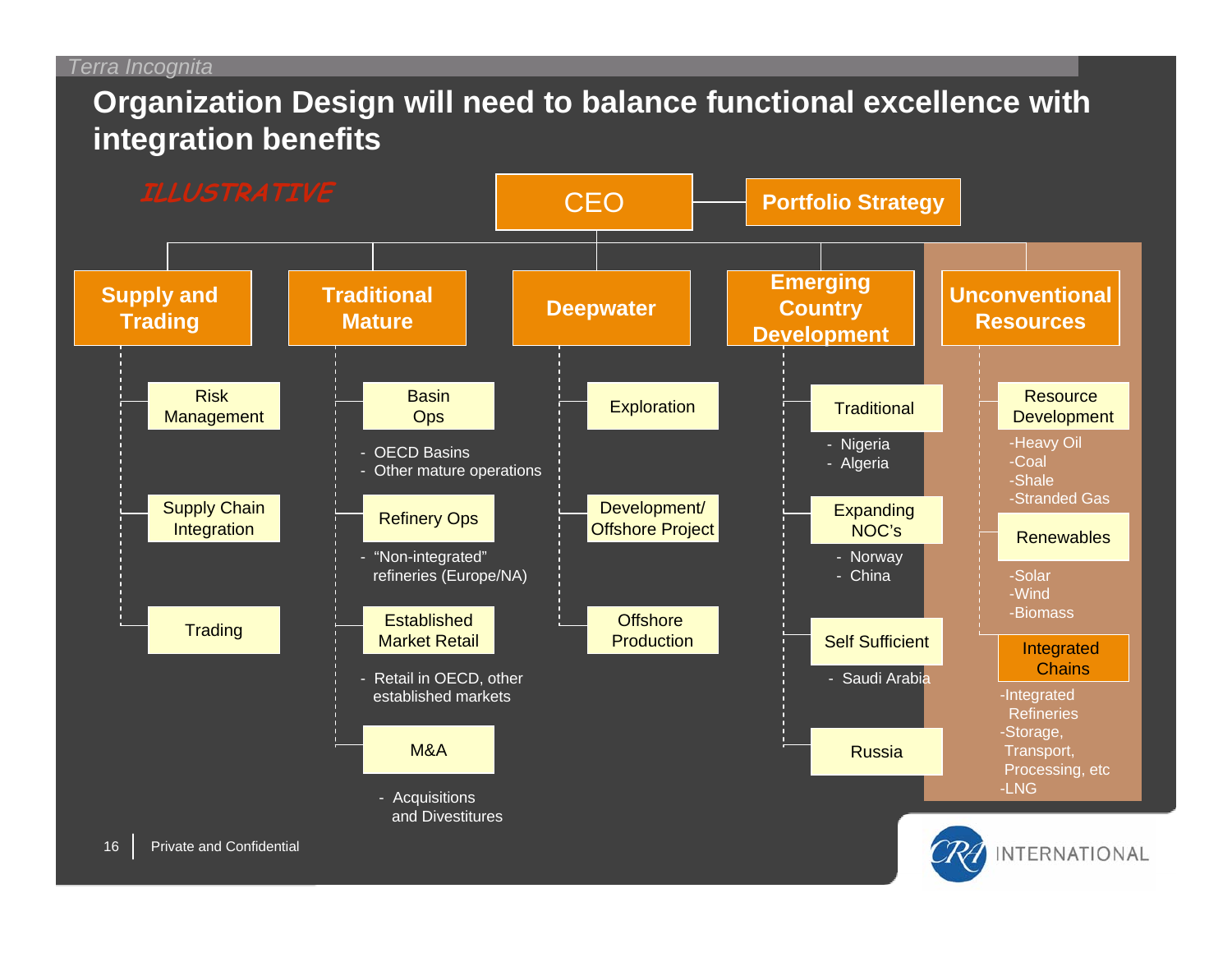#### **The "phase change" demands a different approach to strategy development**



#### **Implications**

- Explore multiple futures
- Challenge mental models
- Seek new insights
- Apply multiple lenses
- Develop leadership alignment
- Establish clear direction
- Deal with ambiguity
- Plan for experimentation
- Rigorously test business logic
- Articulate strategic metrics
- Embed learning processes
- Emphasize organizational capability

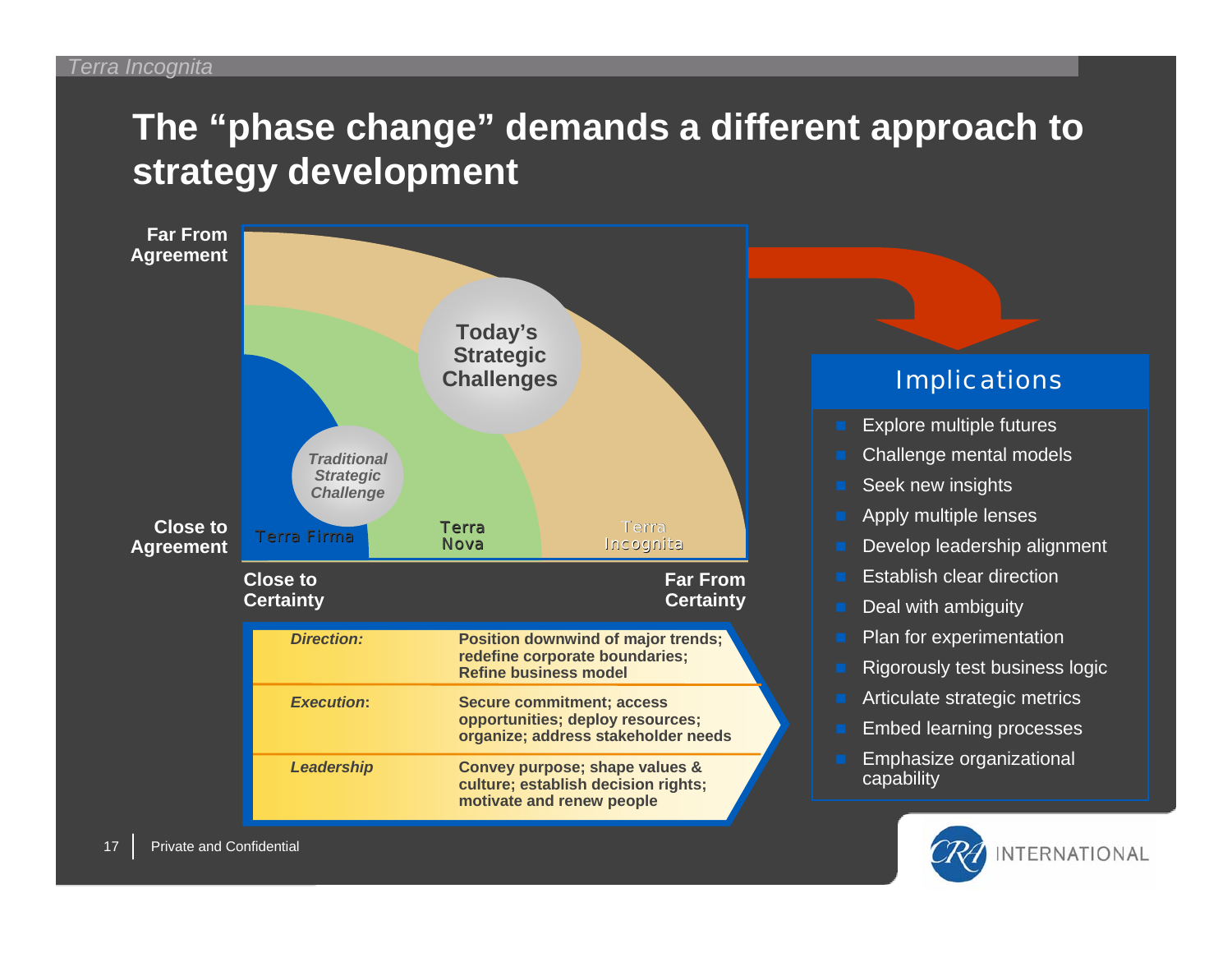#### **"The winds and waves are always on the side of the ablest navigators."**